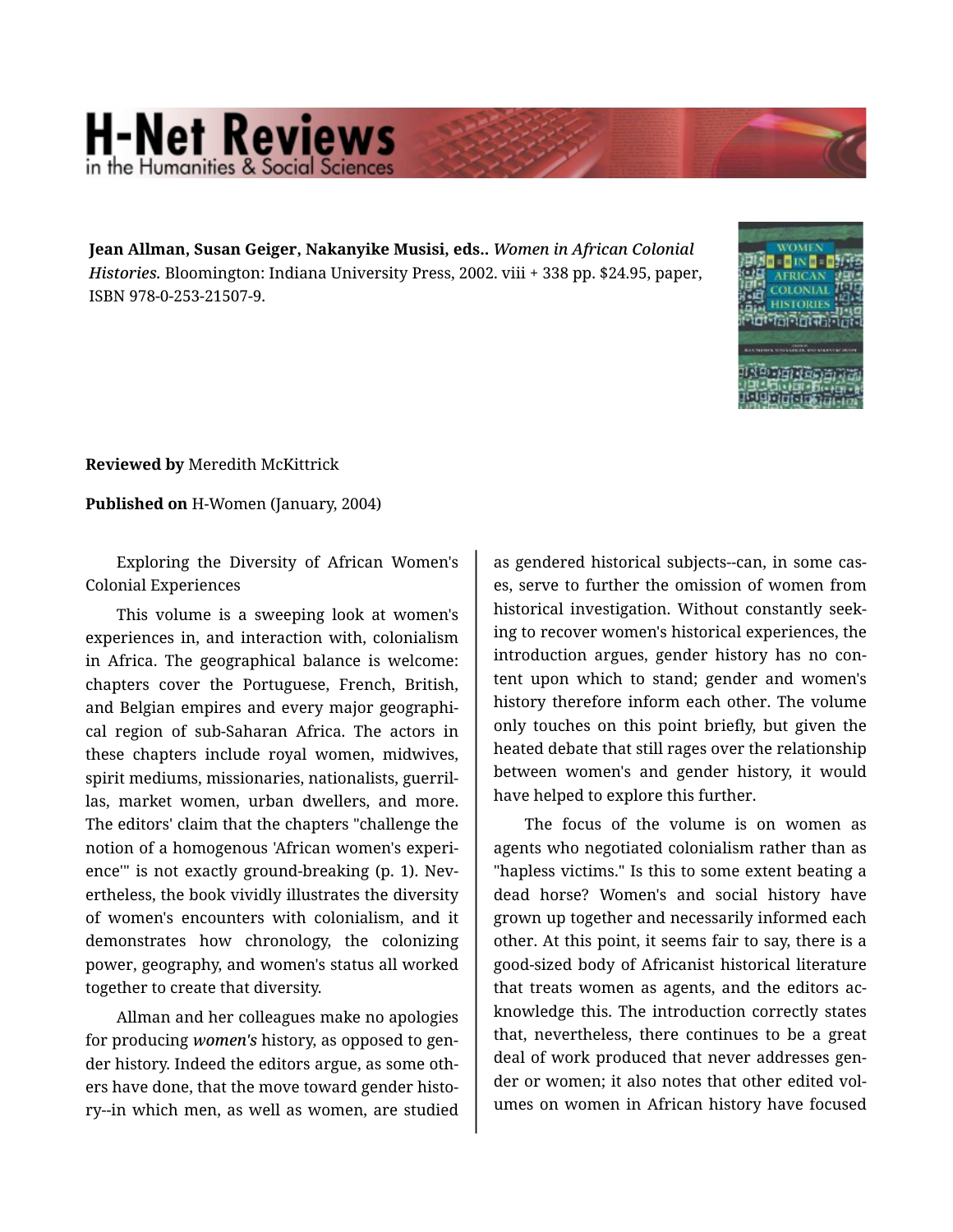more on colonialism's impact on women rather than on how women themselves dealt with colo‐ nialism. *Women in Colonial African Histories* also argues that the volume of literature on women and colonialism is now such that "we can begin to explore trans-national and trans-colonial process‐ es and to draw meaningful comparative insights into the ways women shaped and were shaped by the colonial world" (p. 2). In this spirit, most of the chapters attempt to situate its dominant theme within a comparative framework, noting the dif‐ ferences or similarities with what has been ar‐ gued for other times and places within Africa. These comparisons are frequently quite brief, of‐ ten a paragraph or less. Thus Jane Turrittin's es‐ say on colonial midwives in French West Africa makes a passing reference to the training of medi‐ cal auxiliaries in Belgian and British colonies; Holly Hanson's study of women's loss of political power in Buganda explores comparable cases in somewhat greater depth. Other chapters make no comparative references. More could have been done with the comparative nature of the volume, certainly; but where they exist, even minimal at‐ tempts to situate the individual case studies in a larger context are greatly appreciated.

The other element which unifies the essays is that each includes the text of a primary source within the chapter. Most are at the end; a few are incorporated into the historical analysis. Method‐ ologically, the presence of these sources--which range from life histories to court cases and colo‐ nial reports--offers readers a chance to see the materials which inform the scholars' work. Some‐ times this adds little to the analysis as the most compelling material is already quoted in the text. But in the best cases, it enriches the text and of‐ fers more opportunity for thought and discussion, as well as offering the opportunity to show stu‐ dents in a classroom how history is done. In Victo‐ ria Tashjian and Jean Allman's chapter on how co‐ coa farming changed the meaning of marriage in colonial Asante, the transcribed interview at the end of the text reinforces the argument that con‐

jugal labor changed under cocoa farming, but also raises issues the chapter does not raise, such as the development of women's expectations that they would be granted a share of a husband's co‐ coa farm. In cases where colonial representation of women is an issue, the texts show readers first‐ hand the kinds of language that colonials used in talking about African women.

Probably the most frustrating thing about the volume is also its most valuable: the diversity of the stories that it tells, to the point where the reader struggles to find common themes despite the attempts at comparison or the unifying fea‐ ture of reproducing primary sources. The lack of a conclusion in the book further underscores this sense of fragmentation. Indeed, there seems to be little shared by Tswana royal women engaging with Christianity in the 1890s, Nigerian women protesting warrant chiefs and the loss of their markets in 1929, Mozambican women participat‐ ing in interracial courtship in the 1930s, and Guinean women violating gender norms in the nationalist movement in the 1950s. It reinforces the book's argument that women's experiences of colonialism were not monolithic but were instead shaped by multiple forces and agendas. But it also returns us to the question, posed by gender histo‐ rians, of what if anything unites "women" as a his‐ torical category.